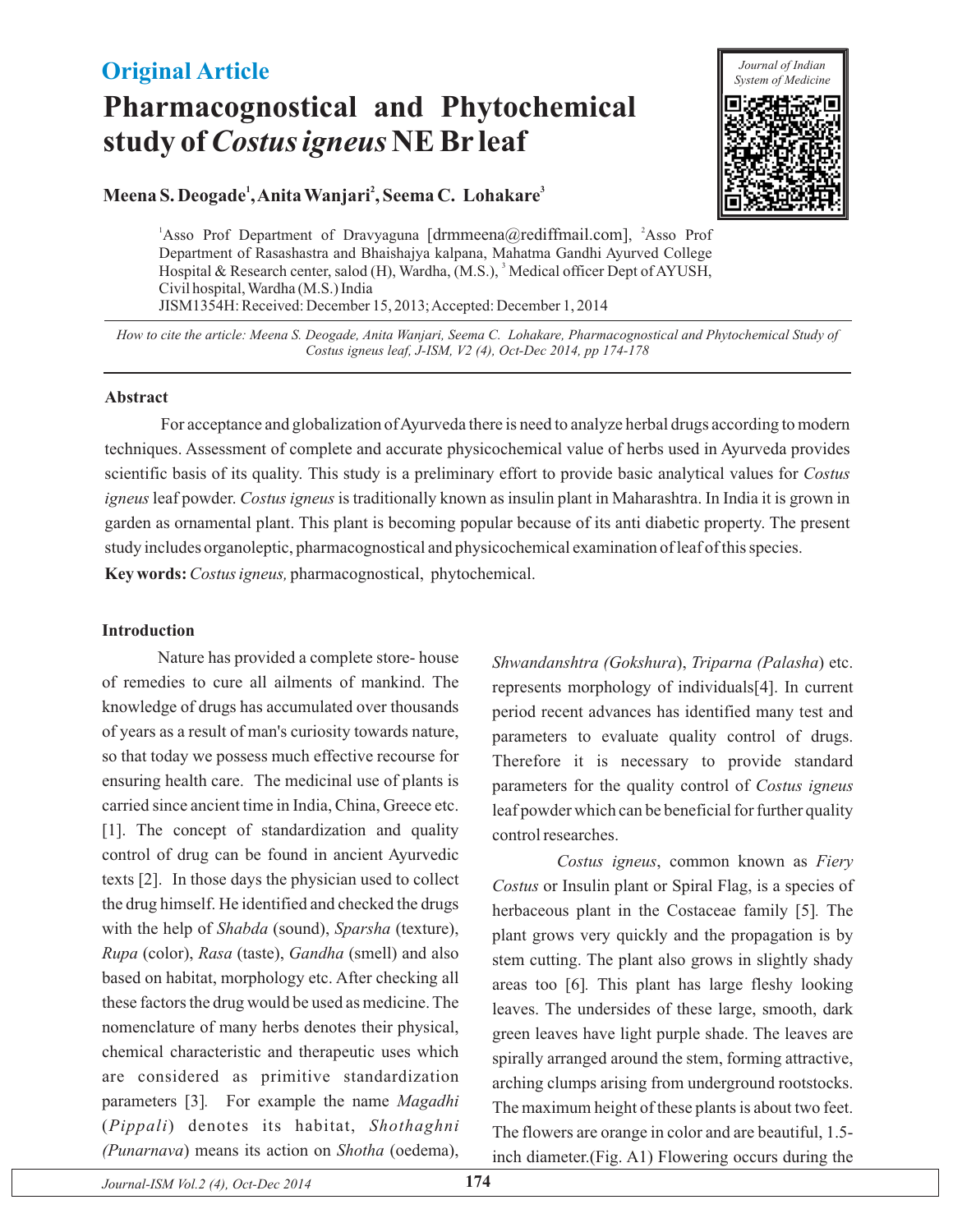warm months and they appear to be cone-like heads at the tips of branches [7]. This plant was initially grown in America and is now becoming popular in India because of its medicinal properties. [8] It is now accepted and used widely as a medicinal herb. It is observed that consumption of the leaves helps in lowering the blood glucose levels, and diabetics who consumed the leaves of this plant reported fall in their blood glucose level  $[9,10,11,12]$ . Present day advances have identified many parameters to evaluate the quality and standardization of herbs. The present study carried out was to establish the methods of proper identification of Costus igneus leaf with the help of preliminary analytical studies that are helpful in further quality control researches of the drug.

#### **Materials and methods**

This study was carried out in the department of Bio-Technology, Mahatma Gandhi Rural Industrilization, Wardha in collaboration with Department of Dravyaguna of Mahatma Gandhi Ayurved College and Research Center Wardha (MS).

#### **Collection of Plant material**

Leaves of costus igneus were collected from 'Bhavamishra vatica' (Herbal garden) of Mahatma Gandhi Ayurved college and Research Center, Wardha (MS). The drug was properly identified with the help of identification features mentioned in floras [13, 14, 15,16] *.*

The Costus igneus leaf was studied for pharmacognostical i.e. macroscopic and microscopic characters, organoleptic characters i.e. colour, texture, odor, taste. physicochemical tests like pH, Loss on drying, Total ash, Acid insoluble ash, Alcohol soluble extract, Water soluble extract and Phyto-chemical array [17].

| Table 1: Organoleptic study |                    |  |  |  |  |
|-----------------------------|--------------------|--|--|--|--|
| Colour                      | Brown dry powder   |  |  |  |  |
| Texture                     | Smooth and powdery |  |  |  |  |
| Odor                        | Not specific       |  |  |  |  |
| Taste                       | Amla, Kashaya      |  |  |  |  |

#### **Pharmacognostical study-**

Microscopic characters like epidermal cell, stomatal index, vein islet number was carried out by using standard procedures [18,19,20].

#### **Observation and results**

#### **Macroscopic study:**

Leaves are simple, sessile, alternate, exstipulate with sheathing leaf base, green, thin with smooth glaborous leathery surface, Lanciolate, elliptical,unicostale. Convergent is parallel with equally thick venation. Each leaf measures 10 to 11 cm long, 5 to 8 cm breadth and 1 mm thickness. Margin is entire, wavy, leaf apex is acute. The tender leaves projects growing apex, leaves are dark green adaxially (upper), light green abaxially. (Fig.A2)

#### **Microscopy of Leaf:**

The T.S. of leaf (Fig. A3, A4) shows the upper irregular transversely elongated thin walled two to three layered epidermis. Below it is 4-5 layered thin walled mesophyll cells which are wide and elongated. FigureA5 shows the vascular bundles at the lamina are collateral having wide xylem and small clusters of phlom. At the end of the bundles a band of sclerenchyma is prominent. A bundle sheath is not prominent. There are uniseriate filamentous hairs at the upper epidermis. Starch grains inside the parenchyma of mesophyll is conspicuous. Figure A6 shows the stomatal Index is 9-10.on the lower side. Vein islet no. 7 to 13/sq.mm.

#### **Physico-chemical study:**

Figure A7 shows Isolation of sapogenin and flavonoid by TLC, a) Isolation of saponin, b) Isolation of flavonoid, c) Flavonoid conformation test. The organoleptic study conducted as per the standard protocol [21,22] is depictive in Table 1.

| Table 2: Physicochemical values |                            |             |  |  |  |  |
|---------------------------------|----------------------------|-------------|--|--|--|--|
| S.N.                            | Particular                 | Value       |  |  |  |  |
| 1                               | рH                         | 8           |  |  |  |  |
| 2                               | Loss on drying             | $0.48$ gm%  |  |  |  |  |
| 3                               | Total ash                  | 15.5 % w/w  |  |  |  |  |
| $\overline{4}$                  | Acid insoluble ash         | $0.1\%$ w/w |  |  |  |  |
| 5                               | Water soluble ash          | 0.17%       |  |  |  |  |
| 6                               | Water soluble extractive   | 38%         |  |  |  |  |
|                                 | Alcohol soluble extractive | 8%          |  |  |  |  |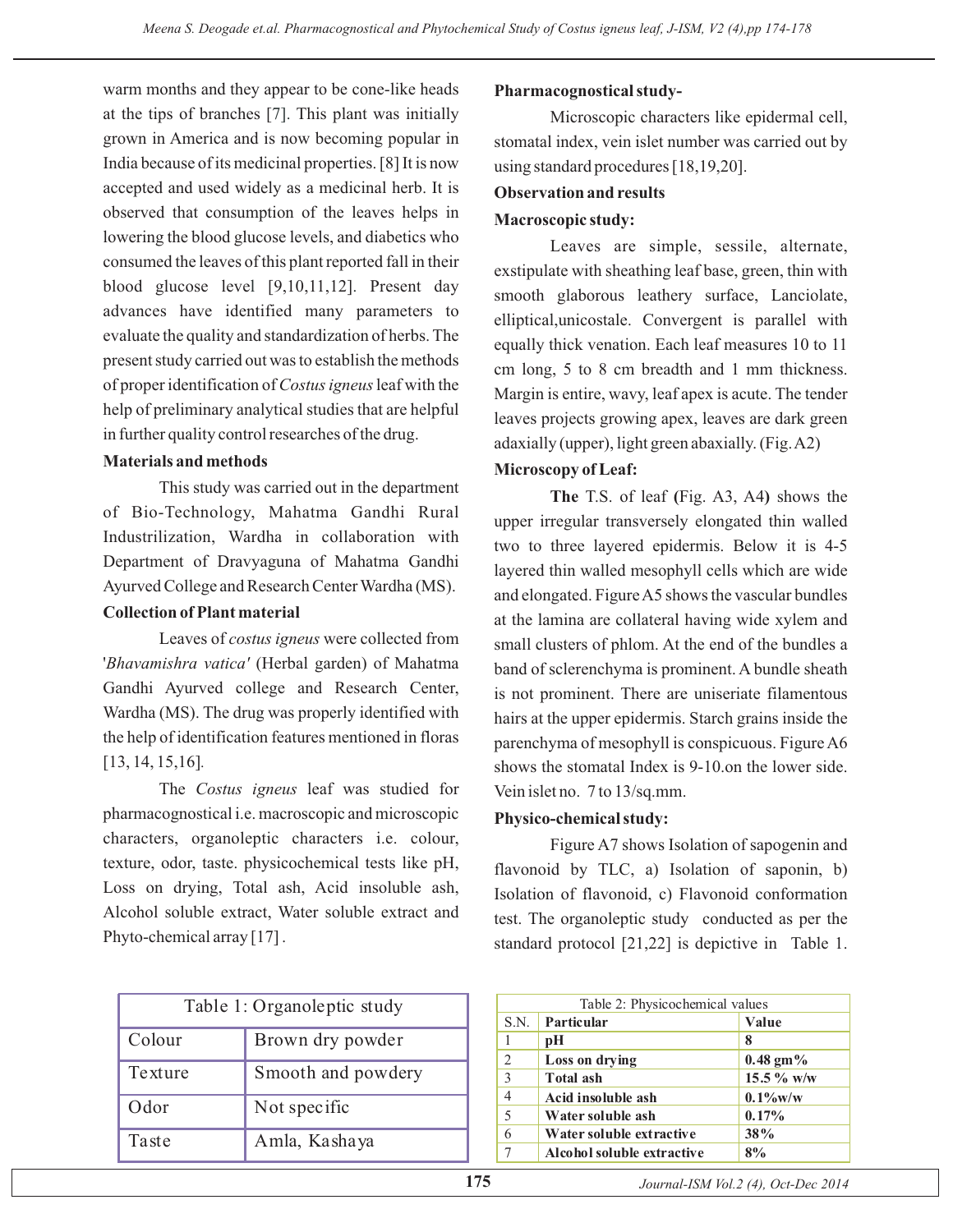Physicochemical values [23,24,25] (Table 2) were analyzed by standardized quality control methods for medicinal plants materials.

#### **Powder microscopy:**

Figure A8 shows the uniseriate hairs, parenchymatous cells, xylem elements, sclerenchymatous cells and starch grains.

#### **Discussion**

Costus igneus leaves were studied for organoleptic, pharmacognostical, physicochemical and phytochemical in order to provide the standard hypoglycemic herbal medicine for diabetes management. Leaves are simple, sessile, alternate smooth glaborous leathery surface, margin is entire, wavy, and leaf apex is acute. T.S. of leaf shows epidermis, elongated mesophyll cells, vascular bundles, pigments, xylem and small clusters of phloem. Physicochemical values revel the slandered values of Costus igneus for provide standard drug for therapeutic uses as well as prevents the adulteration in it. The fresh leaf of Costus igneus were extracted in ethanol, methanol. Among the both extracts, ethanol extract contained most of the compounds such as Tannins, Phlobatannins, Saponin, Flavonoids, Terpenoids and Cardiac Glycosides. Quantitative phytochemical analysis revealed that Saponin and Flavonoids were in leaf. Flavonoid and sapogenin were studied to responsible for antidiabetic activity in Costus (family: Costaceae) [27]. Therefore flavonoid and sapogenin compounds were isolated.

#### **Conclusion**

It can be concluded that the good organoleptic, pharmacognostical, physicochemical values and phytochemical study are useful in authentication of *Costus igneus*.

#### **References**

[1] Pooja Joshi et al. Role of Indigenous People in Conservation of Biodiversity of Medicinal Plants: An Indian Case Study Survival and Sustainability Environmental Earth Sciences, pp 91-101, 2011, http://link.springer.com/chapter/10.1007/978-3-540- 95991-5\_10, 12/01/2014

[2] Goli Penchala Prasad et al. Analytical study of Kuberaksha/Kantaki Karanja Patra Churna [Caesalpinia Bonduc (L.) Roxb. leaf powder Ayu.; 31(2): 251254, Apr-Jun 2010

[3] ibid [2]

[4] Sharma P V, Dravyaguna vigyan, vol I, ed 1, Chaukhamba bharati academi, reprint, 319-21, 2002

[5] Kripa Krishnan and N R Vijayalakshmi, A Helen Methanolic Extract of Costus Igneus (N.E.Br.) Alleviates Dyslipidemia Indiabetic Rats Asian Journal of Pharmaceutical and Clinical Research Asian J Pharm Clin Res, Vol 4, Suppl 1, 154-157, 2011. http://www.ajpcr.com/Vol4Suppl1/546.pdf, 12/01/2014

[6] ibid

[7] ibid

[8] Nimmy Chacko and CS Shastry, Hepato protective activity of Costus igneus against

Paracetamol induced liver damage, IJAPBC Vol. 1(2), www.ijapbc.com,Apr- Jun, 2012

[9] Shetty AJ et al. Effect Of The Insulin Plant (Costus igneus ) Leaves On Blood Glucose Levels In Diabetic Patients: A Cross Sectional Study. Journal of Clinical and Diagnostic Research [serial online] [cited: 2010 June 12]; 4:2617-2621, June 2010

[10] Kripa Krishnan and R Vijayalakshmi, A Helen, Beneficial Effects Of Costus Igneus And Doseresponsestudies In Streptozotocininduced Diabetic Rats, International Journal of Current Pharmaceutical

| Table 3: phytochemicals study |                 |         |               |                |                   |                |                   |            |  |  |
|-------------------------------|-----------------|---------|---------------|----------------|-------------------|----------------|-------------------|------------|--|--|
| <b>Sr</b>                     | Leaf            | tannins | phlobatannins |                | saponin Flavonoid | <b>Steroid</b> | <b>Terpenoids</b> | Cardiac    |  |  |
| N <sub>0</sub>                | Extract         |         |               |                |                   |                |                   | glycosides |  |  |
|                               | Methanol        |         |               | $\blacksquare$ |                   | $\equiv$       |                   |            |  |  |
|                               | <b>E</b> thanol |         |               |                |                   |                |                   |            |  |  |

Qualitative analysis of phytochemicals in leaf of Costus igneus (Table 3): Presence of various compounds i.e. tannins, phlobatannins, saponin, steroid, terpenoids, cardiac glycosides were analysed in ethanol, methanol extracts of leaf[26].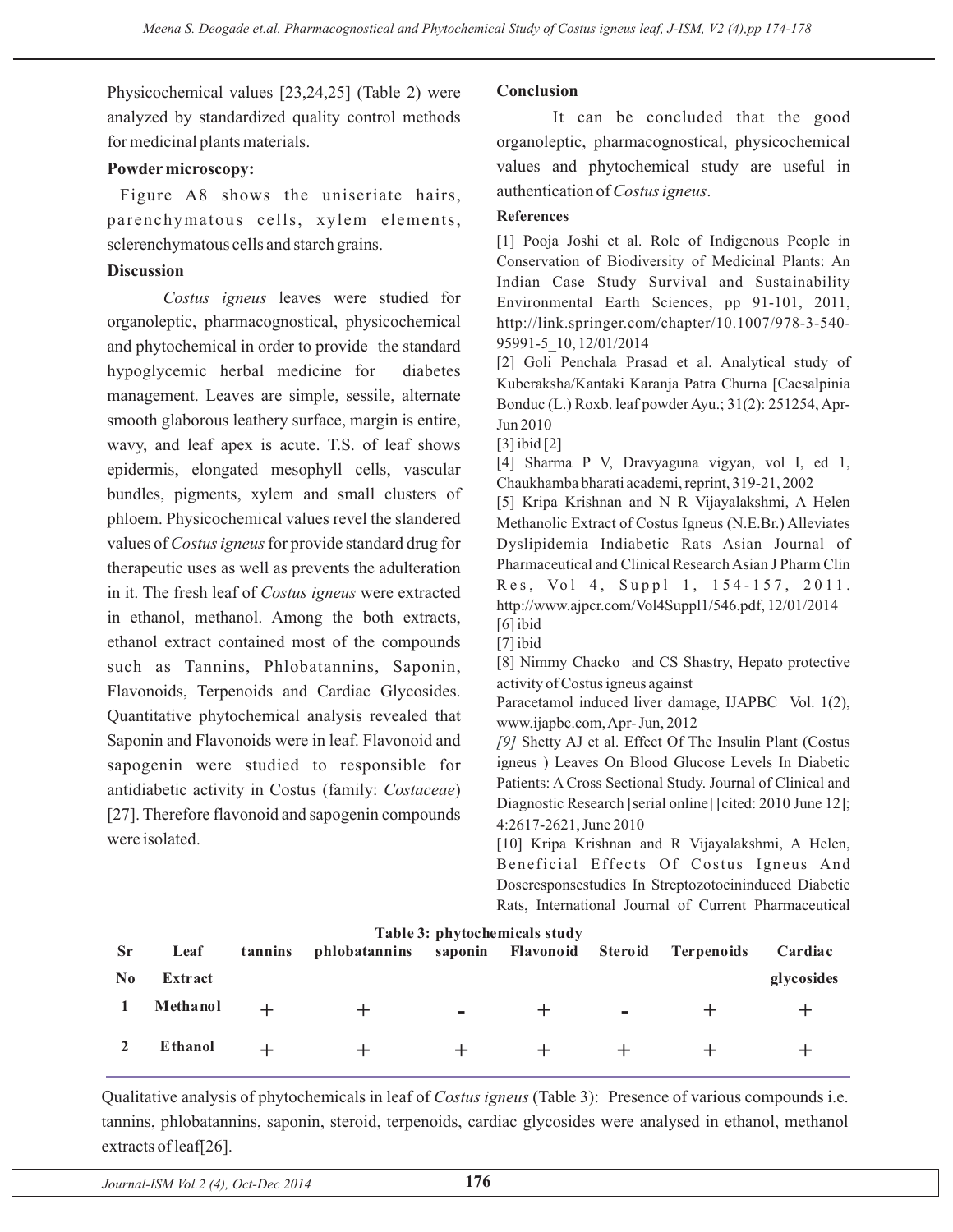

**Figure- A3 T.S. of leaf under 10x**



**Figure A4 T.S. of leaf under 10x**





Fig: A1 - Natural habitat of *Costus igneus* N.E.Br. (Side) Fig A2 - Costus Leaf to the scale (above)

### *Order: Zingiberales, Family: Costaceae Genus: Costus, Species: Costus igneus N.E.Br.*

Research Vol 3, Issue 3, 2011

[11]Effect of costus igneus leaves on dexamethason induced hyperglycemia Shetty, Choudhari, Rajesh, Nair, Kuruvilla, Kotian, International Journal Of Ayurveda Research/ vol1/Issue2,Apr-Jun 2010

[12] Devi VD, Urooj A (August 2008). "Hypoglycemic potential of Morus indica. L and Costus igneus. Nak.A preliminary study". *Indian J. Exp. Biol.* 46(8): 614616

[13] AlmedaM.R. Flora of Maharashtra,KI India R&T centre Thane, Orient Press Mumbai, 2011

[14] Ugemuge N.R. Flora of Nagpur district, Shree Prakashan Nagpur, 1986

[15] Cook T Flora of the presidency of Bombay, Vol.2.Calcutta: Botanical survey of India

[16] Merina Benny,Insulin plant in garden,Arjuna natural extract Ltd,Kerala, Merina *nopr.niscair.res.in/bitstream/123456789/.../NPR%203(5) %20349-350.pd, 15/01/214*

[17] WHO Geneva, Quality Control Methods for Medicinal Plants Materials, Delhi, AITBS, publisher, 2002

[18]Pharmacognostical study of Hymenodictyonorixence- Mallesh Reddy,Alka A chaturvedy, International Journal Of Ayurveda Research/ Apr-Jun 2010/vol1/Issue2The Ayurvedic Pharmacopoeia of India Govt. of India, Dept of ISM&H, M/O Health & family welfare2001

[19] Dr C.K. Kokate PharmacognosyI&II,Nirali Prakashan,36 th edition, 2006

[20] Treese and Evans Pharmacognosy,15th edition, 1996 [21]Sharma,Yelane, Dennis Database on Medicinal plants used inAyurveda Vol.I, NewDelhi, CCRAS,244-6

[22] Vaidya Ratnam Varier PS,Indian Medicinal plants Vol.I,Anna Salai, Madras orient Longman,1996, 320-2